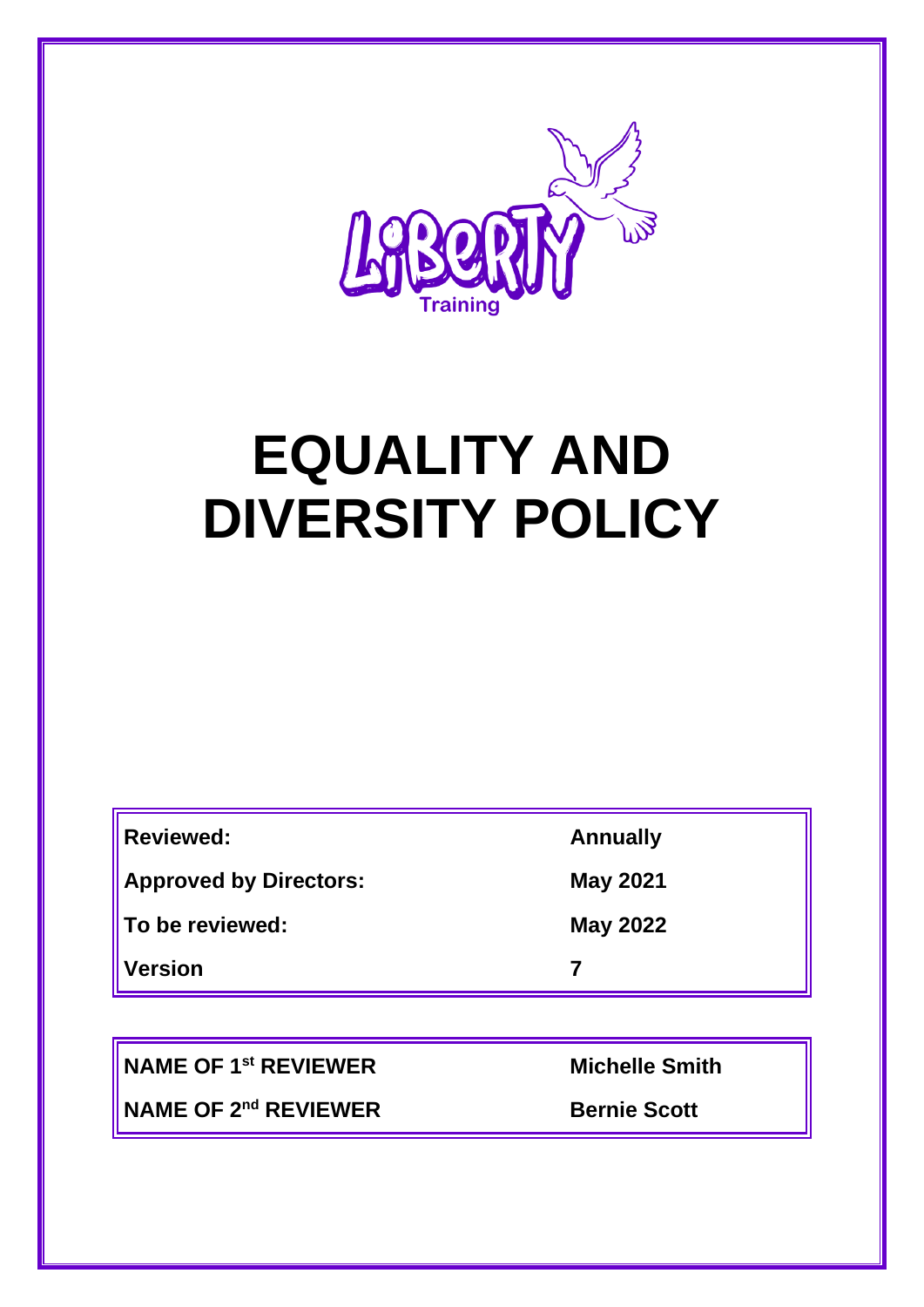## **Contents**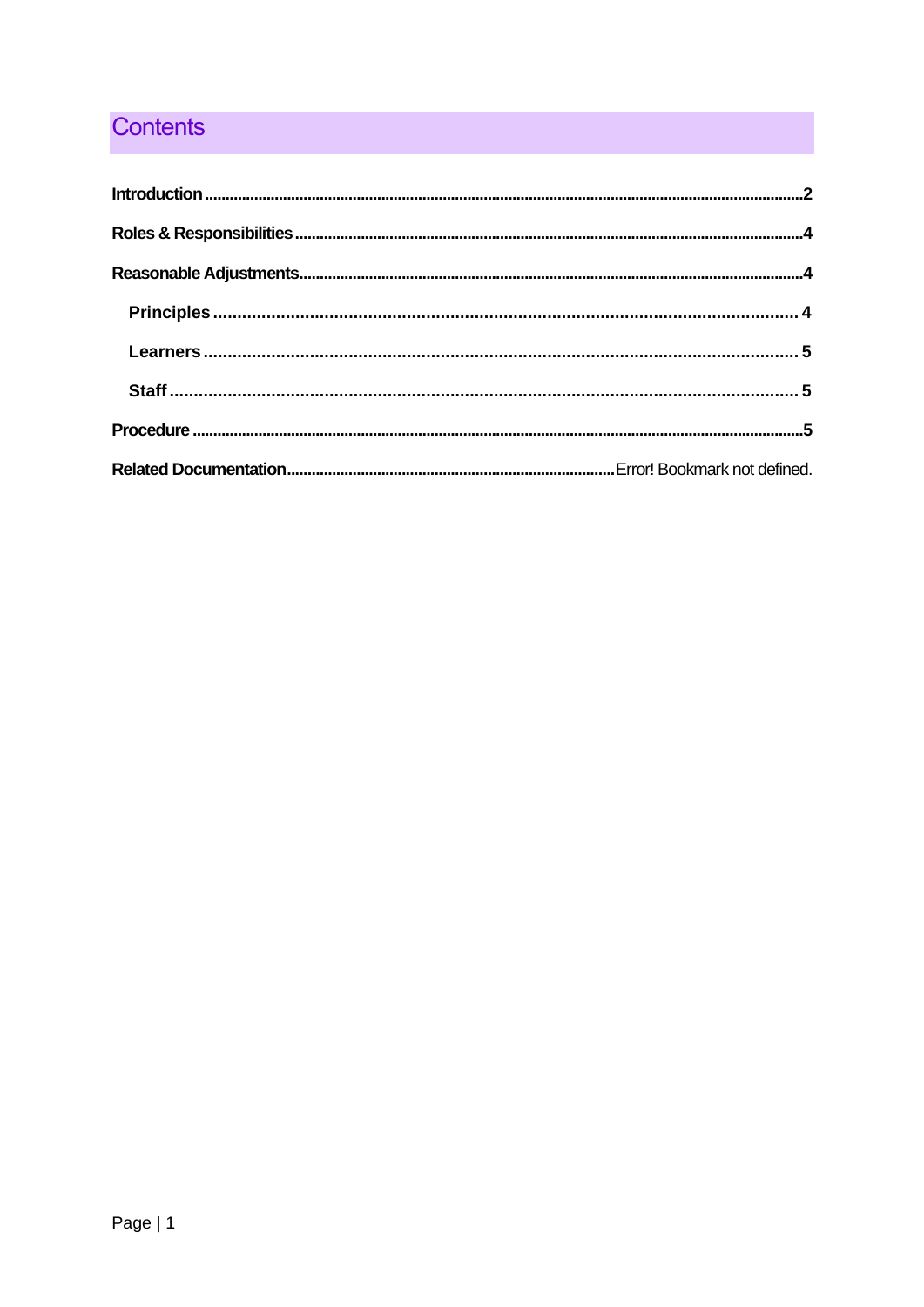## <span id="page-2-0"></span>Directors Statement

Liberty Training is committed to safeguarding and promoting the welfare of all learners and expects all staff and volunteers to share this commitment. It is our aim that all learners are kept safe and supported to achieve fulfil their potential.

The Directors of Liberty Training wish to make it clear that extremist religous views and partisan political views promoted in the teaching of any subject in the college will not be tolerated. All members of staff are expected to offer a balanced presentation of views and opinion to learners whilst they are in attendance at the college and whilst taking part in extra curricular activities that are provided or organised by or on behalf of the college including through the distribution of promotional materials. Failure to observe the above could lead to disciplinary procedures including instant dismissal.

This document does not set out to undermine British Values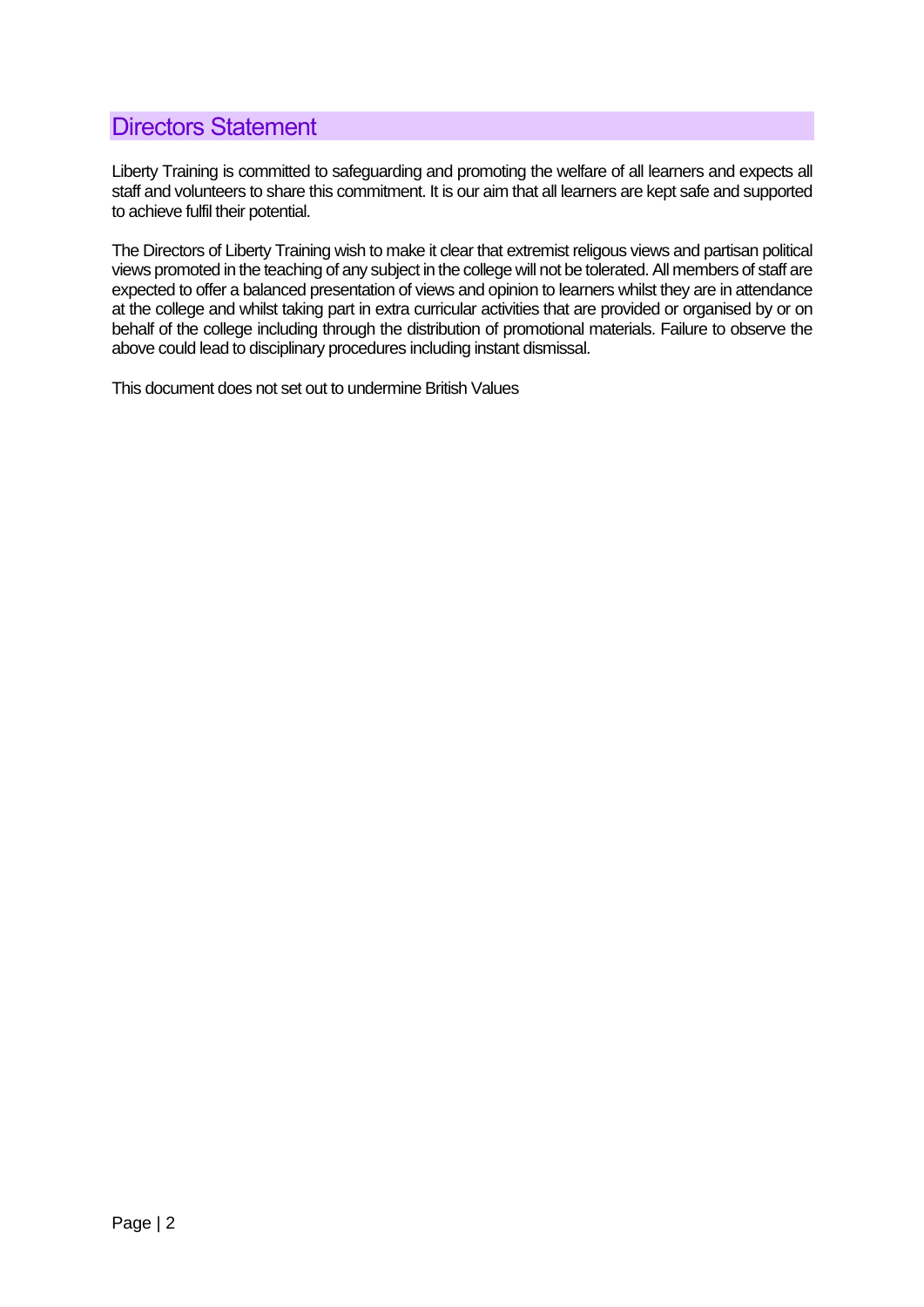## **Introduction**

Liberty Training is committed to encouraging diversity and reducing discrimination in both its role as an employer and as a provider of services. Liberty Training aims to create a culture that respects and values each other's' differences, that promotes dignity, equality and diversity, and that encourages individuals to develop and maximise their true potential. Liberty Training accepts the spirit and intention of the various legislation, regulations and codes of practice which separately and collectively outlaw certain kinds of discrimination in selection, recruitment, induction, programme delivery and assessment.

Liberty Training aims to ensure that learners are truly representative of all sections of society and that every learner feels respected and able to give their best.

Liberty Training undertakes to ensure equality of treatment for all and aims to:

- ensure no learner is discriminated against or receives less favourable treatment because of a protected characteristic
- ensure awareness is raised around issues of diversity, and
- acknowledge any issues of discrimination, harassment or victimisation that are brought to the attention of management ensuring they are investigated and rectified promptly and sensitively using an appropriate procedure

#### **Definitions**

For the purposes of this policy Liberty Training has adopted the following definitions:

- a. Diversity means recognising, valuing and taking account of people's different backgrounds, knowledge, skills and experiences, and encouraging and using those differences to make the way we work and learn more creative, efficient and innovative
- b. Direct discrimination is treating a person less favourably than others due to a protected characteristic
- c. Indirect discrimination is the applying of a requirement or condition, which, although applied equally to everyone, is such that a considerably smaller proportion of a particular group can comply with it and it cannot be justified
- d. Harassment is the violation of a learners' dignity, or, the creation of an intimidating, hostile, degrading, humiliating or offensive environment relating to a protected characteristic
- e. Victimisation arises where someone is treated badly because they have made a complaint or helped someone else make a complaint by giving evidence

Liberty Training will take steps to address identified inequalities or barriers that may arise and challenge discrimination in respect to the following protected characteristics:

- Age
- **Disability**
- Gender reassignment
- Race
- Religion or belief
- Sex
- Sexual orientation
- **Pregnancy**
- Marriage/Civil partnership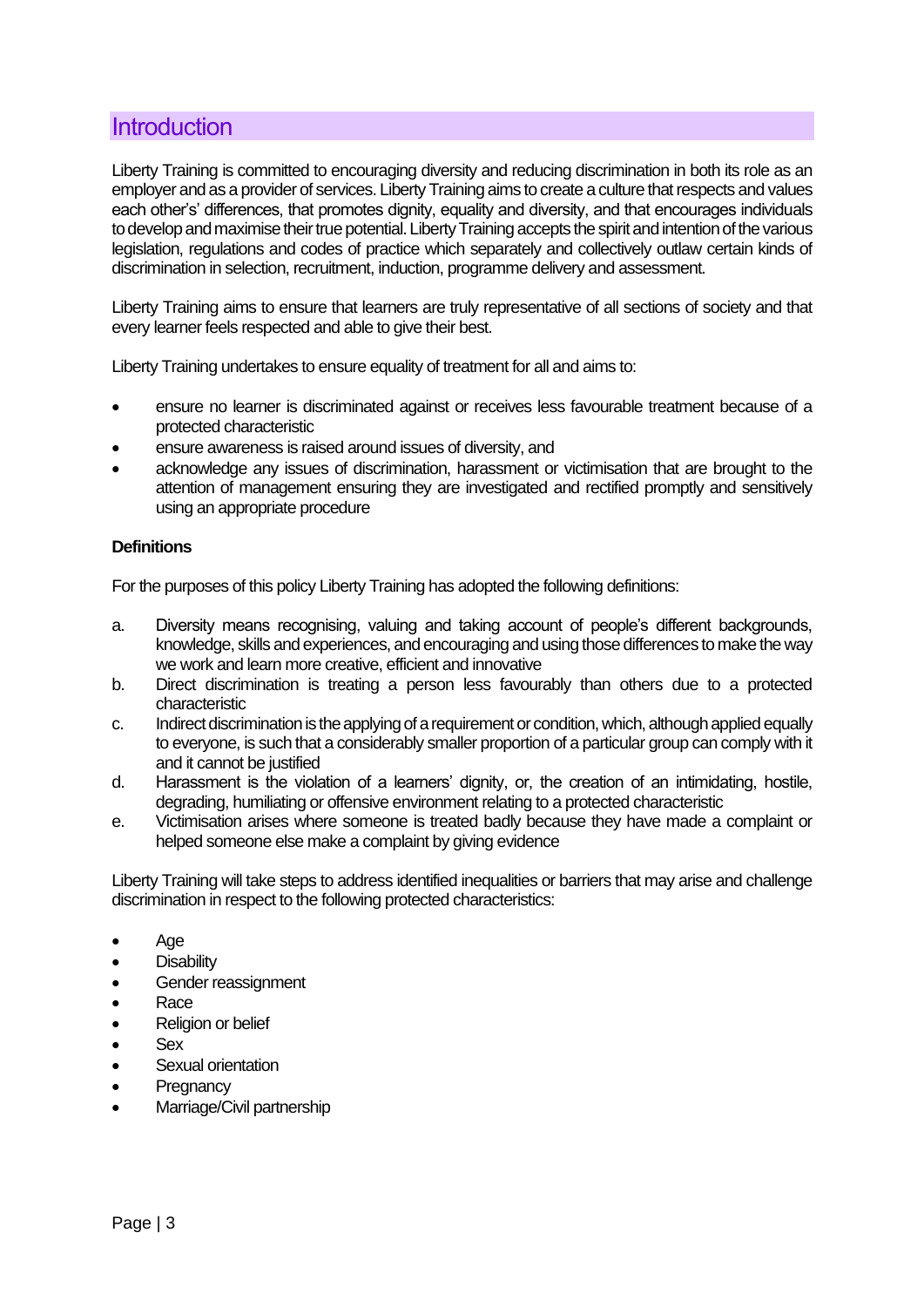## <span id="page-4-0"></span>Roles & Responsibilities

It is the responsibility of every individual to eliminate discrimination and to ensure the practical application of this policy.

Liberty Training has a responsibility to:

- Adhere to the Equality Act (2010)
- Not discriminate, harass or victimise a learner in relation to the withdrawal of a qualification
- Ensure that there is an environment in which individual differences and the contributions of all learners are recognised and valued
- Ensure that every learner can learn in an environment that promotes dignity and respect to all and to ensure that no form of intimidation, bullying or harassment will be tolerated
- Ensure that practices and procedures are reviewed and amended to ensure fairness
- Ensure that equality is promoted in the learning environment
- Ensure that any breaches to this policy and procedure are dealt with appropriately
- Provide advice and guidance to staff and learners to ensure that equality of opportunity is demonstrated
- Check that policies and procedures are reviewed on a regular basis to ensure that they promote equality of opportunity for all
- Consult with relevant learners and/or their representatives to ensure that there are no barriers to entry to the units and qualifications offered, other than those directly related to the integrity of units or qualifications
- Oversee the fair and consistent application of this policy and procedure
- Monitor and evaluate the effectiveness of this policy and determine the nature of any corrective action

## <span id="page-4-1"></span>Reasonable Adjustments

There is a duty to make reasonable adjustments which can apply to all the protected characteristics. There are three requirements in relation to reasonable adjustments that Liberty Training is required to follow:

- Take reasonable steps to avoid a substantial disadvantage to, for example, a disabled person (in comparison to someone who is not disabled) arising from a provision, criteria or practice
- Take reasonable steps to avoid a substantial disadvantage to, for example, a disabled person (in comparison to someone who is not disabled) arising from a physical feature
- Provide an auxiliary aid to avoid a substantial disadvantage to, for example, a disabled person (in comparison to someone who is not disabled).

#### <span id="page-4-2"></span>**Principles**

- We encourage learners to develop respect for themselves and for others
- We deliver services that recognise and build on the strengths of learners from all cultures, religions, gender, age, sexual orientation, ability and backgrounds; in ways that meet their needs and help them to achieve their full potential.
- Every effort is made to ensure that the learning environment is welcoming to all learners and others significant in their care and wellbeing. In addition to this, resources used to develop work with learners are chosen for their suitability and anti-oppressive nature.
- Learners are offered opportunities to try out new experiences, which are not restricted by traditional gender options.